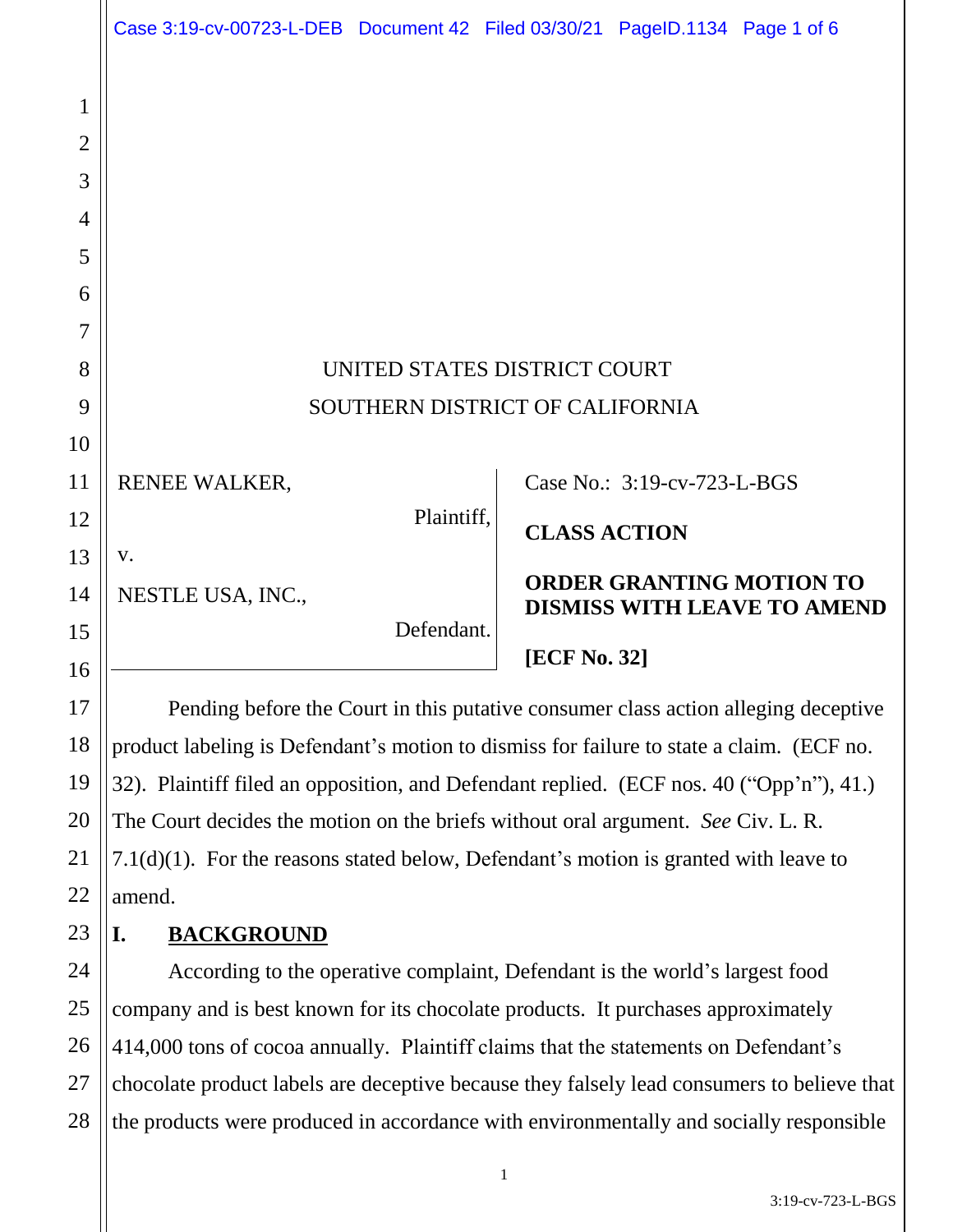1 2 3 4 5 6 7 8 9 10 standards, when they were not. (ECF no. 15 ("FAC") at  $3.$ )<sup>1</sup> This includes references to the "Nestle Cocoa Plan," "UTZ Certified" and "Sustainably Sourced," and representations that Defendant "Support[s] farmers" and "help[s] improve the lives of []cocoa farmers." *(Id. at 4, 6.)* Plaintiff alleges she purchased Defendant's chocolate products in reliance on the social and environmental benefits prominently featured on the packaging and would not have purchased the products had she known the representations were false. (*Id.* at 3-4.) According to Plaintiff, the labels are deceptive because Defendant sources its cocoa from West African plantations which rely on child labor and child slave labor, contribute to deforestation, and use other practices harmful to the environment. (*Id.* at 2, 4-5, 7-16.)

Plaintiff alleges violations of the California Consumer Legal Remedies Act, Cal. Civ. Code § 1750 *et seq.* ("CLRA"), and the Unfair Competition Law, Cal. Bus. & Prof. Code §§ 17200, *et seq.* ("UCL"), on her own behalf as well as on behalf of a putative nationwide class. She seeks damages, restitution, disgorgement of profits, and injunctive relief. The Court has jurisdiction under the Class Action Fairness Act, 28 U.S.C. § 1332(d). Defendant moves for dismissal for failure to state a claim pursuant to Federal Rule of Civil Procedure 12(b)(6).

## **II. DISCUSSION**

11

12

13

14

15

16

17

18

19

20

21

22

23

24

 $\ddot{ }$ 

25

26

27

28

A motion under Rule 12(b)(6) tests the sufficiency of the complaint. *Navarro v.*  Block, 250 F.3d 729, 732 (9th Cir. 2001).<sup>2</sup> Dismissal is warranted where the complaint lacks a cognizable legal theory. *Shroyer v. New Cingular Wireless Serv., Inc.*, 622 F.3d 1035, 1041 (9th Cir. 2010). Alternatively, a complaint may be dismissed where it  $1/1$ 

<sup>2</sup> Unless otherwise noted, internal quotation marks, citations, and footnotes are omitted.

All page citations in this Order refer to those generated by the Court's CM/ECF system.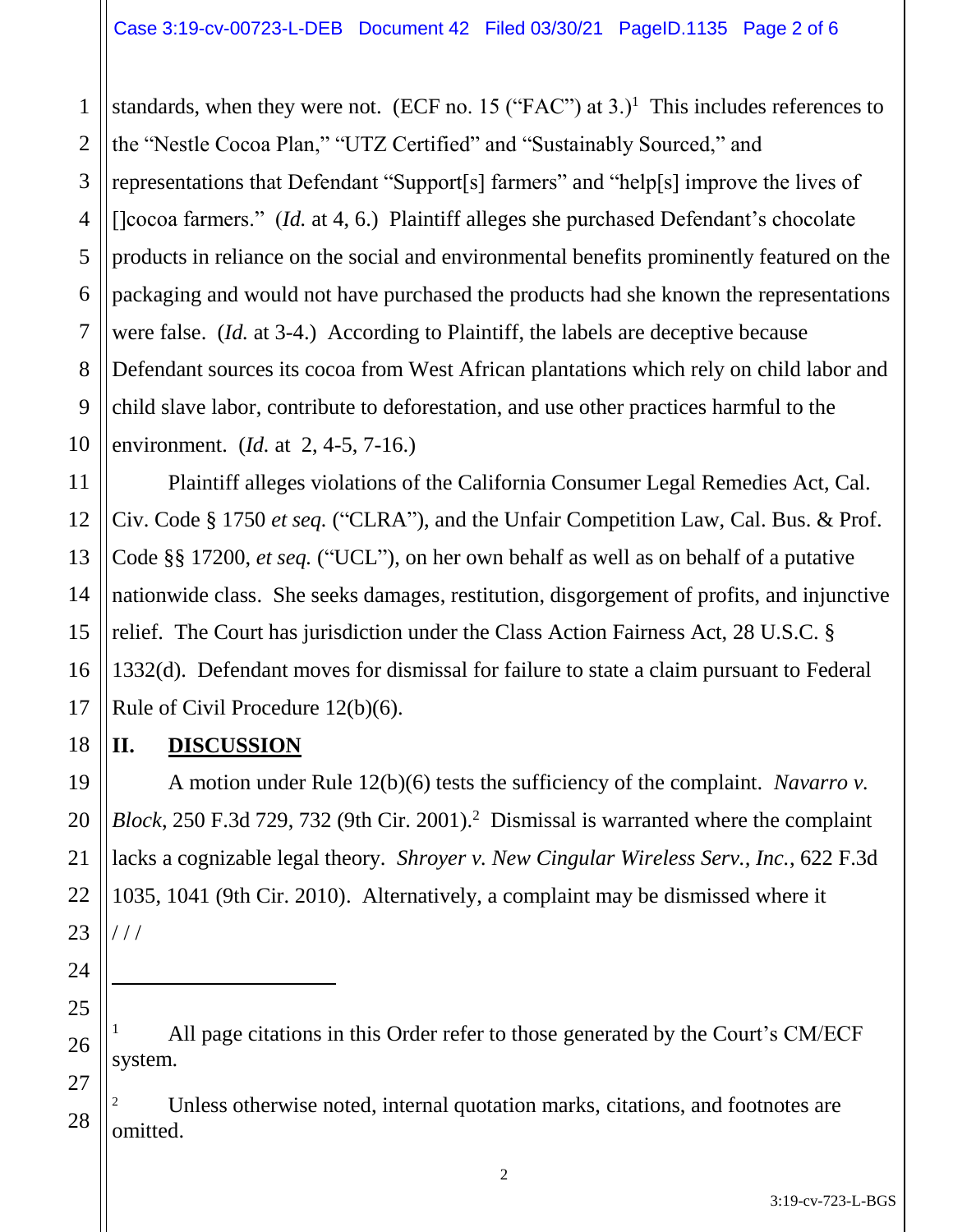presents a cognizable legal theory yet fails to plead essential facts under that theory. *Robertson v. Dean Witter Reynolds, Inc.*, 749 F.2d 530, 534 (9th Cir. 1984).

1

2

3

4

5

6

7

8

9

11

12

14

15

17

18

19

20

21

In reviewing a Rule 12(b)(6) motion, the Court must assume the truth of all factual allegations and construe them most favorably to the nonmoving party. *Huynh v. Chase Manhattan Bank*, 465 F.3d 992, 997, 999 n.3 (9th Cir. 2006). However, legal conclusions need not be taken as true merely because they are couched as factual allegations. *Bell Atlantic Corp. v. Twombly*, 550 U.S. 544, 555 (2007). Similarly, "conclusory allegations of law and unwarranted inferences are not sufficient to defeat a motion to dismiss." *Pareto v. Fed. Deposit Ins. Corp.*, 139 F.3d 696, 699 (9th Cir. 1998).

10 13 16 Generally, a plaintiff must allege only "a short and plain statement of the claim showing that the pleader is entitled to relief." Fed. R. Civ. Proc. 8(a)(2); *see also Bell Atl. Corp.,* 550 U.S. at 555. However, Rule 9(b) requires that "[i]n alleging fraud . . . a party must state with particularity the circumstances constituting fraud . . .. Malice, intent, knowledge, and other conditions of a person's mind may be alleged generally." "Fraud can be averred by specifically alleging fraud, or by alleging facts that necessarily constitute fraud (even if the word 'fraud' is not used.)" *Vess v. Ciba-Geigy, Corp. USA,*  317 F.3d 1097, 1105 (9th Cir. 2003). "Where fraud is not an essential element of a claim, only those allegations of a complaint which aver fraud are subject to Rule 9(b)'s heightened standard." *Kearns v. Ford Motor Co.*, 567 F.3d 1120, 1124 (9th Cir. 2009). "To the extent a party does not aver fraud, the party's allegations need only satisfy requirements of Rule 8(a)(2)." *Kearns*, 567 F.3d at 1124.

22 23 24 25 26 27 28 Defendant moves to dismiss the complaint for failure to allege Plaintiff's claims with the specificity required by Rule 9(b). The rule applies to Plaintiff's consumer protection claims because they are grounded in fraud. *See Kearns*, 567 F.3d at 1125, 1127 (applying Rule 9(b) to UCL and CLRA claims). Plaintiff's claims are premised on Defendant's alleged deceptive labeling of chocolate products. (*See* FAC at 29 (violations of Cal. Civ. Code § 1770(a)(5), (7), (9) (together "CLRA Violations")); *id.* at 31 (UCL violations based on CLRA Violations and violation of Cal. Bus. & Prof. Code § 17580.5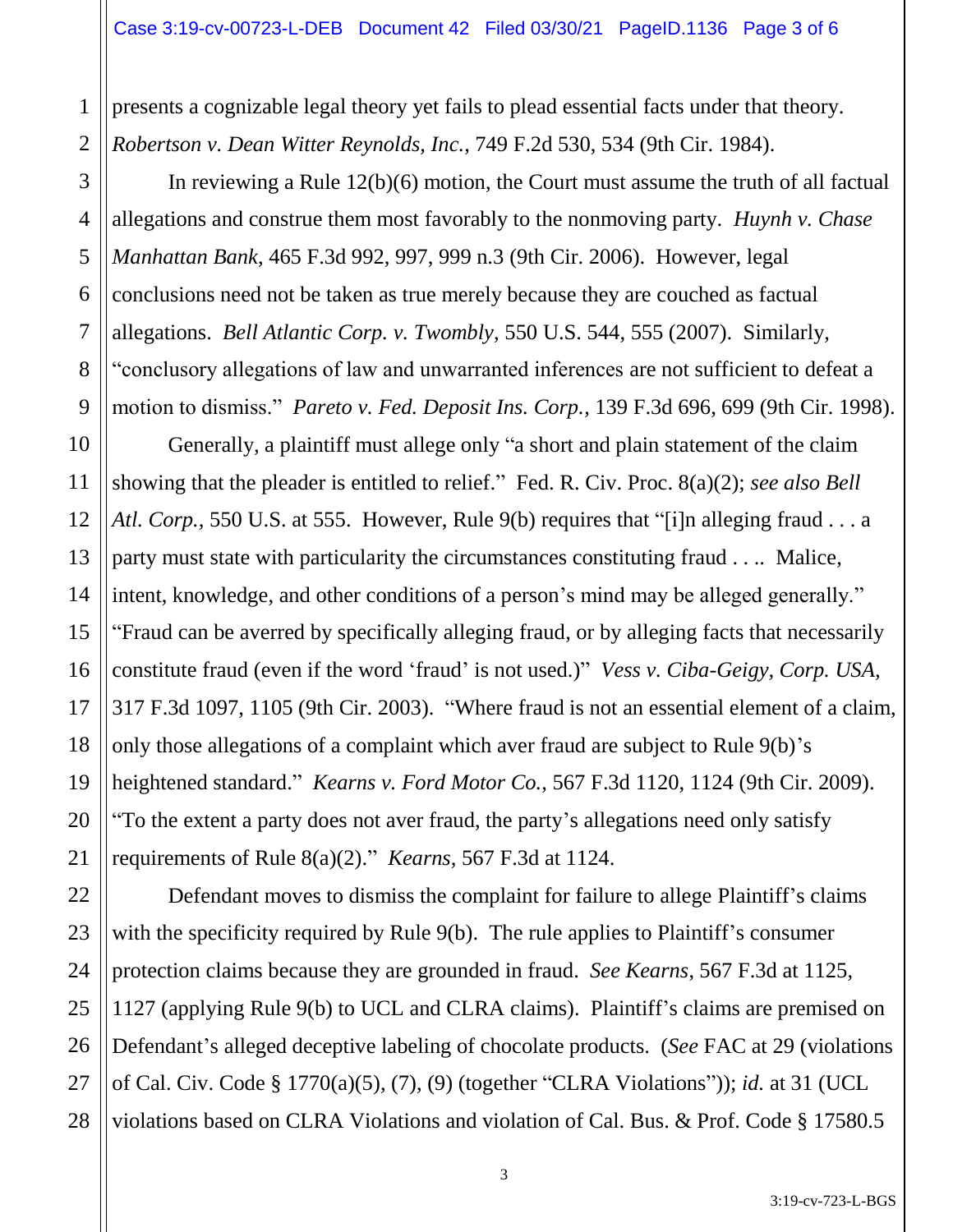4 (prohibiting deceptive environmental marketing claims)); *id.* at 33 (fraudulent business practices in violation of UCL); *id.* at 34 (unfair business practice by fraudulent marketing in violation of UCL).) Accordingly, Plaintiff's claims are "grounded in fraud." *See*  Kearns, 567 F.3d at 1125. Rule 9(b) therefore applies to Plaintiff's pleading as a whole. *See id.* Plaintiff does not dispute this. (*See* Opp'n at 11-14.)

Under Rule 9(b), fraud allegations must be "specific enough to give defendants notice of the particular misconduct . . . so that they can defend against the charge and not just deny that they have done anything wrong." *Vess,* 317 F.3d at 1106. Therefore, a complaint must include "the who, what, when, where, and how of the misconduct charged." *Id.* In this regard, a plaintiff "must set forth *more* than the neutral facts necessary to identify the transaction." *Kearns*, 567 F.3d at 1124 (emphasis in orig.).

Defendant claims that Plaintiff has not alleged which products she purchased and when, what label statements she saw, and why she relied on them. In *Kearns*, the plaintiff alleged Ford Motor Company "knowingly misrepresent[ed] to the public that [the certified pre-owned] vehicles [were] safer and more reliable, with an intent to induce reliance and defraud consumers." *Kearns*, 567 F.3d at 1127. However, he did not allege

what the television advertisements or other sales material specifically stated. Nor did Kearns specify when he was exposed to them or which ones he found material. Kearns also failed to specify which sales material he relied upon in making his [purchasing] decision . . .. Kearns [alleged] that he was specifically told '[the] vehicles were the best used vehicles available as they were individually hand-picked and rigorously inspected used vehicles with a Ford-backed extended warranty.' Kearns [did] not, however, specify who made this statement or when this statement was made. Kearns failed to articulate the who, what, when, where, and how of the misconduct alleged.

24 25 *Id.* at 1126. Based on this analysis, the Court held that the complaint did not comply with Rule 9(b). *Id*. at 1127-28.

Contrary to Plaintiff's protestations (*see* Opp'n at 12), the complaint does not identify the products she purchased. Plaintiff alleged the following:

28 / / /

1

2

3

5

6

7

8

9

10

11

12

13

14

15

16

17

18

19

20

21

22

23

26

27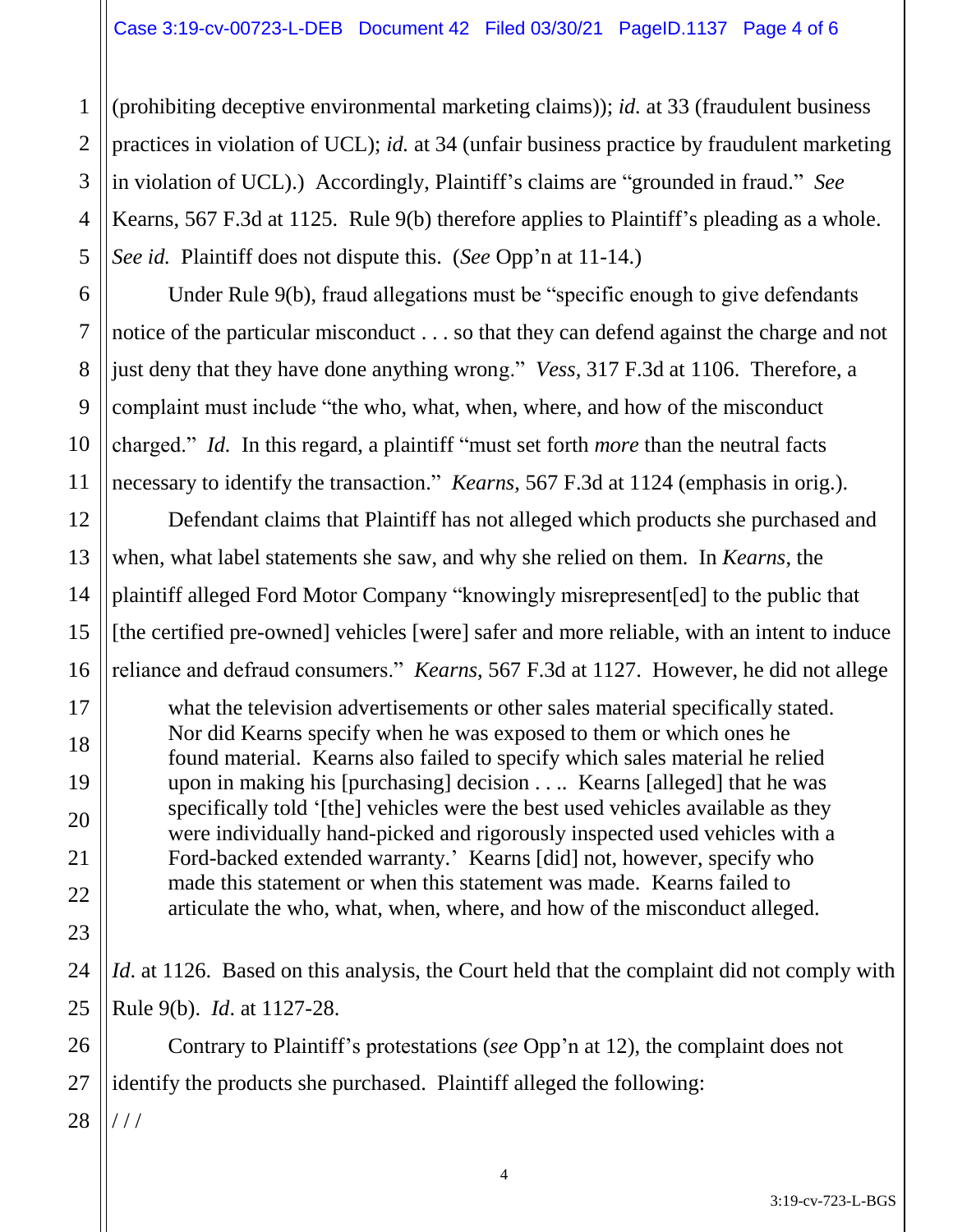Plaintiff purchased Defendant Nestlé's chocolate products labeled with the "Nestlé Cocoa Plan" "UTZ Certified" "Certified through UTZ" and "Sustainably Sourced" labels on them purporting to, among other things, "Support[] farmers for better chocolate" and "help improve the lives of []cocoa farmers." Plaintiff relied upon Nestlé's misrepresentations about the social and environmental benefits of the products in making her decision to purchase the products. Plaintiff suffered injury in that she would not have bought the UTZ/Nestlé Cocoa Plan/Sustainability-labeled products had she known that the products were not sourced from sustainable farming practices but rather off the backs of child and slave labor.

(FAC at 4.) Plaintiff also provided four photographs of product packages bearing these labels. (*Id.* at 7.) However, nowhere in the operative complaint does Plaintiff identify the product she purchased. She does not allege that she purchased any of the products shown in the photographs. Without this information it is impossible to infer what was stated on the labels of the products she purchased, and how the statements were presented on the labels. *See Hill v. Roll Int'l Corp.*, 195 Cal. App. 4th 1295, 1304-05 (2011) (context of the challenged statement is important); *see also Williams v. Gerber,* 552 F.3d 934, 939 & n.3 (9th Cir. 2008). Plaintiff's allegations are too general to identify the transaction at issue, *a fortiori*, they are insufficient to meet the heightened pleading standard under Rule 9(b).

Plaintiff requests leave to amend. (Opp'n at 12, 14, 25.) Rule 15 advises leave to amend shall be freely given when justice so requires. Fed. R. Civ. P. 15(a)(2). "This policy is to be applied with extreme liberality." *Eminence Capital, LLC v. Aspeon, Inc.*, 316 F.3d 1048, 1051 (9th Cir. 2003).

In the absence of any apparent or declared reason – such as undue delay, bad faith or dilatory motive on the part of the movant, repeated failure to cure deficiencies by amendments previously allowed, undue prejudice to the opposing party by virtue of allowance of the amendment, futility of the amendment, etc. – the leave sought should, as the rules require, be freely given.

28 / / /

1

2

3

4

5

6

7

8

9

10

11

12

13

14

15

16

17

18

19

20

21

22

23

24

25

26

27